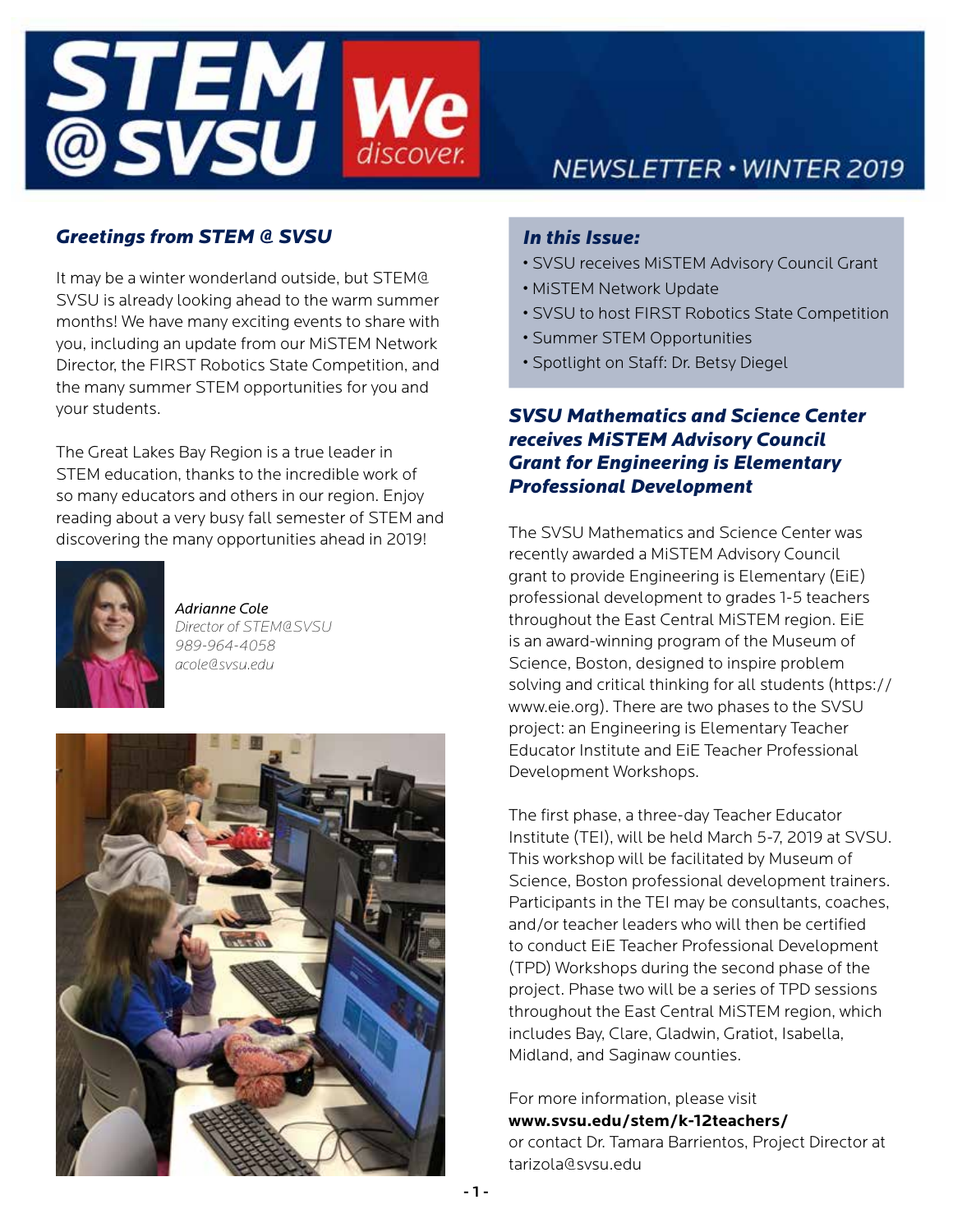

## *MiSTEM Network Update*

The following excerpt is taken from a blog originally posted by Megan Schrauben, Executive Director, MiSTEM Network

*In 2015 the legislature established the Governor's Michigan Science, Technology, Engineering, and Mathematics (MiSTEM) Advisory Council with annual duties such as creating and recommending changes to a statewide STEM strategy and granting out state school aid dollars in support of STEM education efforts. Why might you care about MiSTEM? In 2017 the legislature set dollars aside to create a MiSTEM Network plan that transformed our state into 16 regional networks made up of business, higher education, K-12 education, and philanthropic leaders guided by the recommendations of the Council members.*

*MiSTEM brings together interested partners to impact four pillars which make up the foundation of the statewide STEM strategy:*

- *1. Create a culture of STEM,*
- *2. Empower STEM teachers,*
- *3. Integrate business & education, and*
- *4. Ensure high-quality STEM experiences.*

*These four pillars do not work in isolation from each other, but instead operate as an integrated vision of STEM. In fact, all components of the MiSTEM Network plan work together to build a robust STEM culture in our state that is focused on providing STEM learning experiences that not only move forward workforce talent development, but also significantly contribute to the vibrancy and vitality of our communities. Enacting the four pillars will require many people in many different parts of the system to redefine and transform their beliefs about teaching and learning, as well as their professional* 

*roles, relationships, and collaborative practices. We believe that these four pillars working together will help to reinvigorate our education system by identifying and building onto community assets that provide authentic contexts for learning, but also rich career awareness, exploration, and preparation experiences at the same time.*

For more information on MiSTEM, please contact: Claire Bunker MiSTEM Network Director East Central MI Region cbunker@svsu.edu Saginaw Valley State University 112 Gilbertson Hall North



*FIRST Robotics State Championship returns to SVSU for a 3rd year!* 

The state competition for FIRST in Michigan will once again be held at the SVSU Ryder Center. The event will take place from April 11 – 13, 2019. SVSU is proud to host the competition and welcomes team members and their families to campus. Come and feel the excitement!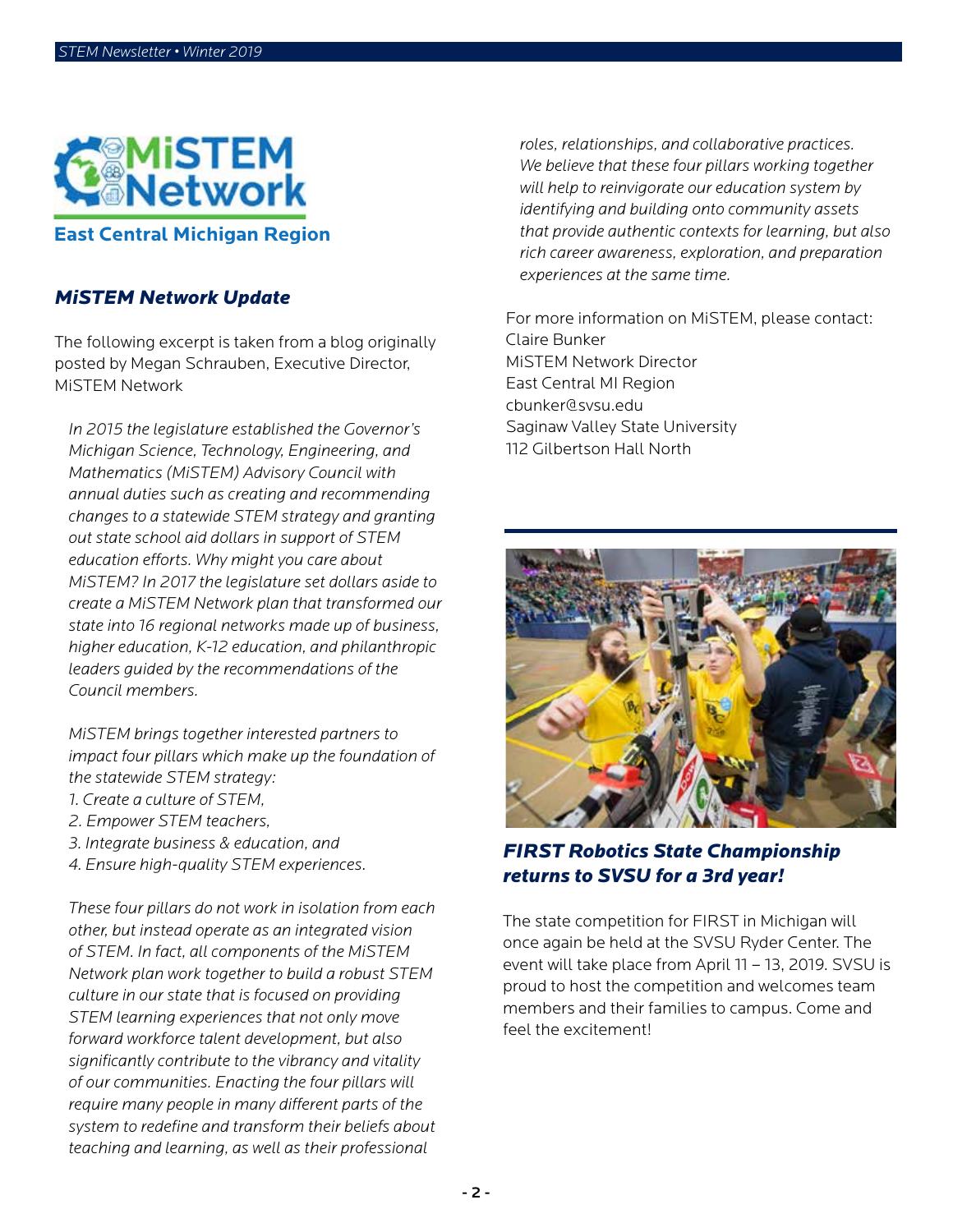*Another successful Hour of Code Event!*



Over 100 fourth grade students participated in the 4th annual Hour of Code day on Friday, November 30th. Teachers Sara Engelhardt and Melissa Ramirez, from Lincoln Elementary in Bangor Township, Julee Dillon from Auburn Elementary in Bay City, and Melissa Hebl from Arrowwood Elementary in Saginaw Township were selected for this experience. Coding activities were led by Dr. George Corser, Professor of Computer Science & Information Systems, as well as SVSU students from the Association of Computing Machinery organization. Elementary students also toured the Marshall M. Fredericks Sculpture Museum and used binary code to make beaded necklaces. We look forward to hosting more Hour of Code days in the future!

### *Updates from the Mobile Lab:*



The SVSU Mobile Research Lab was engaged with numerous schools this fall throughout the Great Lakes Bay region. Our focus was on understanding how pollution in the water can affect living species. We used microscopes and other lab equipment to differentiate between species as well as our own body pH to sustain life. We served approximately 1,500 students ages K-12th grade. In addition, we made trips to the Bay City State Park to engage students in water analysis research. We look forward to a busy spring 2019! Visit our website www.svsu.edu/stem for more information and to schedule a mobile lab visit for your class.



## *Winter: A Great Time of Year for Coding!*

SVSU is excited to host **Girls Who Code** on Thursdays from 6:00-7:30 pm. The first meeting will be held on February 14, 2019. The free club is open to 20 middle school girls in grades 5-8. Be sure to watch our website (**www.svsu.edu/ stem**) for information regarding future **Girls Who Code** sessions.

**We Code Camps** will once again be offered in March and April. Students in 5th-12th grades can learn about programming using spheros. Camps take place one Saturday per month, dates to be determined. Please watch our website for more details coming soon!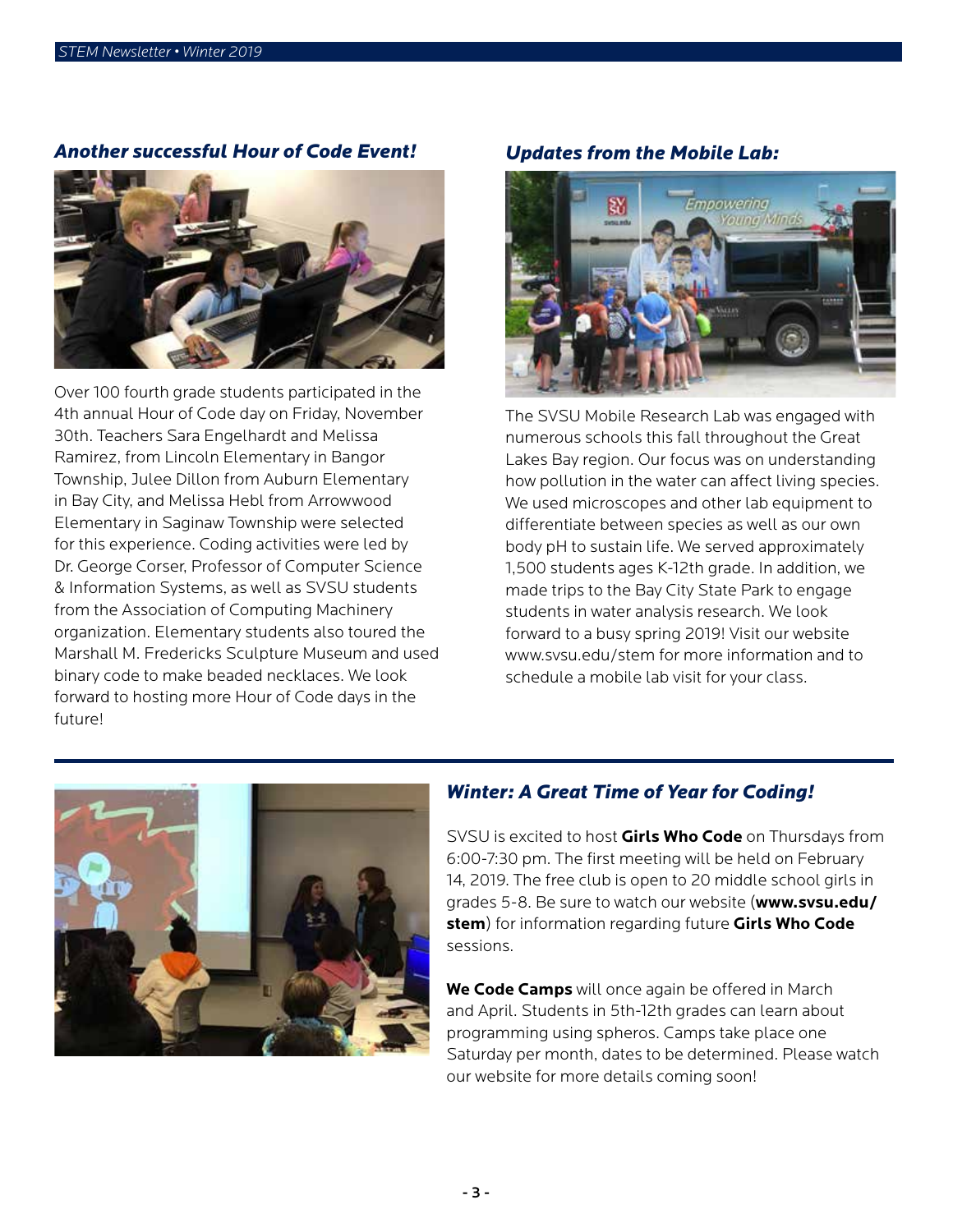

## *A Busy Fall for the Chief Science Officers*



A team of GLBR Chief Science Officers also attended the CSO International Summit, held in Washington, D.C. in October. The CSOs attended communications training, communicated the importance of STEM in meetings with the Office of Science and Technology Policy, and met with national STEM leaders, such as Dr. France Cordova, Director of the National Science Foundation, and Megan Smith, the 3rd U.S. Chief Technology Officer. John Glenn High School CSOs Anthony and Mackenzie, along with their advisor Mr. Jurek, and Carrollton High School CSOs Emily and Hudson, along with their advisor Mr. Coopersmith, did a wonderful job representing our region at this conference!



CSOs have also been busy in their schools and communities, including:

- Assembling Math in the Mail kits with the Saginaw ISD
- Leading activities at the Dow Great Lakes Bay STEM Festival
- Presenting at the GLBR Alliance Board of Directors Meeting
- Planning Teen Science Café events
- Organizing STEM community nights

If your school is in Bay, Midland or Saginaw counties and is interested in joining the Chief Science Officers program in 2019-2020, contact Adrianne Cole at acole@svsu.edu by April 1.

To find out more information about the International Chief Science Officers program, visit https:// chiefscienceofficers.org/

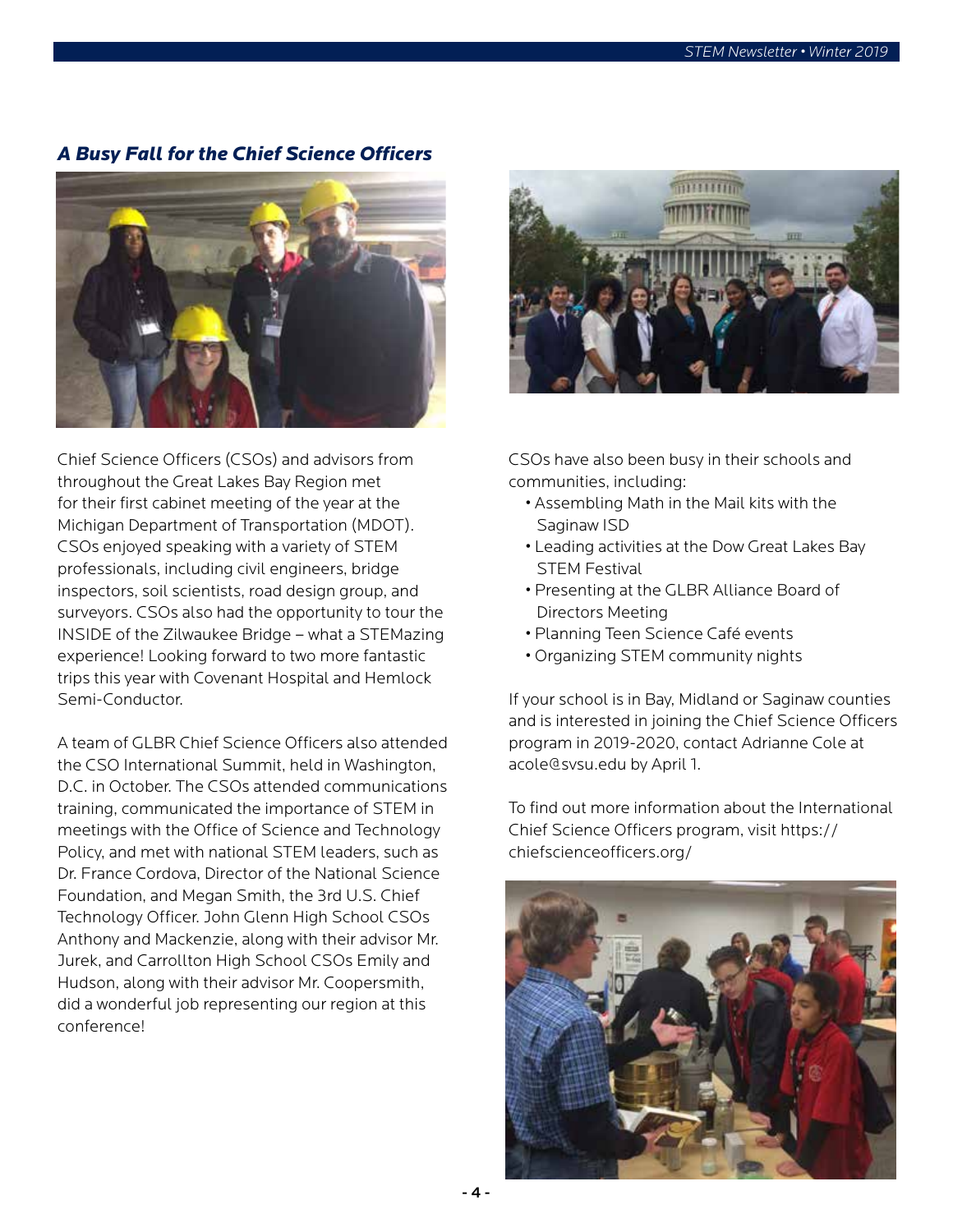# *Summer STEM Programs for K-12 Students:*

- **Camp Infinity.** Introduces girls to computer and internet technologies through hands-on activities. Registration information available on our website in March. Camp dates are June 17-21 (5th-8th grade) and July 29-August 2 (9th-12th grade).
- **AT&T GLBR STEM Innovation & Entrepreneurship High School Camp.** Exposes students to robotics, 3D printing, STEM careers, technology innovations, and entrepreneurship. Camp dates are June 24-28, with applications available in February.
- **Dow Science and Sustainability Education Center Summer Research Experience.** 20 high school students will be hired to work with SVSU faculty and undergraduate students on Saginaw Bay watershed research. Program dates are July 1-August 8. Applications are available now on our website www.svsu.edu/stem. Contact Adrianne Cole for more information.
- **STEM Scholars Network High School Summer Camps.** Free one-week camps incorporating hands-on, problem-based learning. For more information on this year's topics and how to apply for these camps, check out our website www.svsu.edu/stem.
- **Summer STEM Opportunities Camp.** Open to 30 middle school students in Saginaw Public and Bay City Public Schools. A fun way to reinforce fundamental math concepts! Applications will be available to partner schools in April 2018; Camp dates are July 8-August 2.
- **SMEK Jr. and Sr. Camps.** Have fun at the Science and Math Extravaganza for Kids camps July 9-11 (2nd-4th grade) and July 16-18 (5th-8th grade). Contact Kathy Anderson (kkanders@svsu.edu) for more information.

# *Summer STEM Opportunities for Teachers:*

- **Dow Corning Foundation / SVSU STEM Community Partnership –** open to 20 teachers. Learn more about changing attitudes in STEM, and develop programs to take back to your schools! Dates are: June 26-28, July 1-2, and July 22- 26. Application information is now available at www.svsu.edu/stem/k-12teachers.
- **Dow Science and Sustainability Education Center Summer Research Internship –** open to 10 teachers. Get paid to do research on the Saginaw Bay Watershed, and work alongside SVSU faculty and undergraduate students, as well as local high school students. Applications are now available on our website www.svsu.edu/stem/k-12teachers. Program dates are July 1-August 8.

### **Grant available for K-12 Educators**

The Michigan Space Grant Consortium (MSGC) is a NASA-supported program that fosters awareness of, education in, and research on space-related science and technology in Michigan. The K-12 Educator Incentive Program through the MSGC offers (1) up to \$400 to support K-12 teachers to attend STEM conferences and workshops; and (2) up to \$200 to purchase materials and supplies for innovative instructional initiatives. For more details, visit the K-12 Educator Incentive Program tab on their website https://mi.spacegrant.org/. Applications are accepted throughout the year until annual funding is depleted.